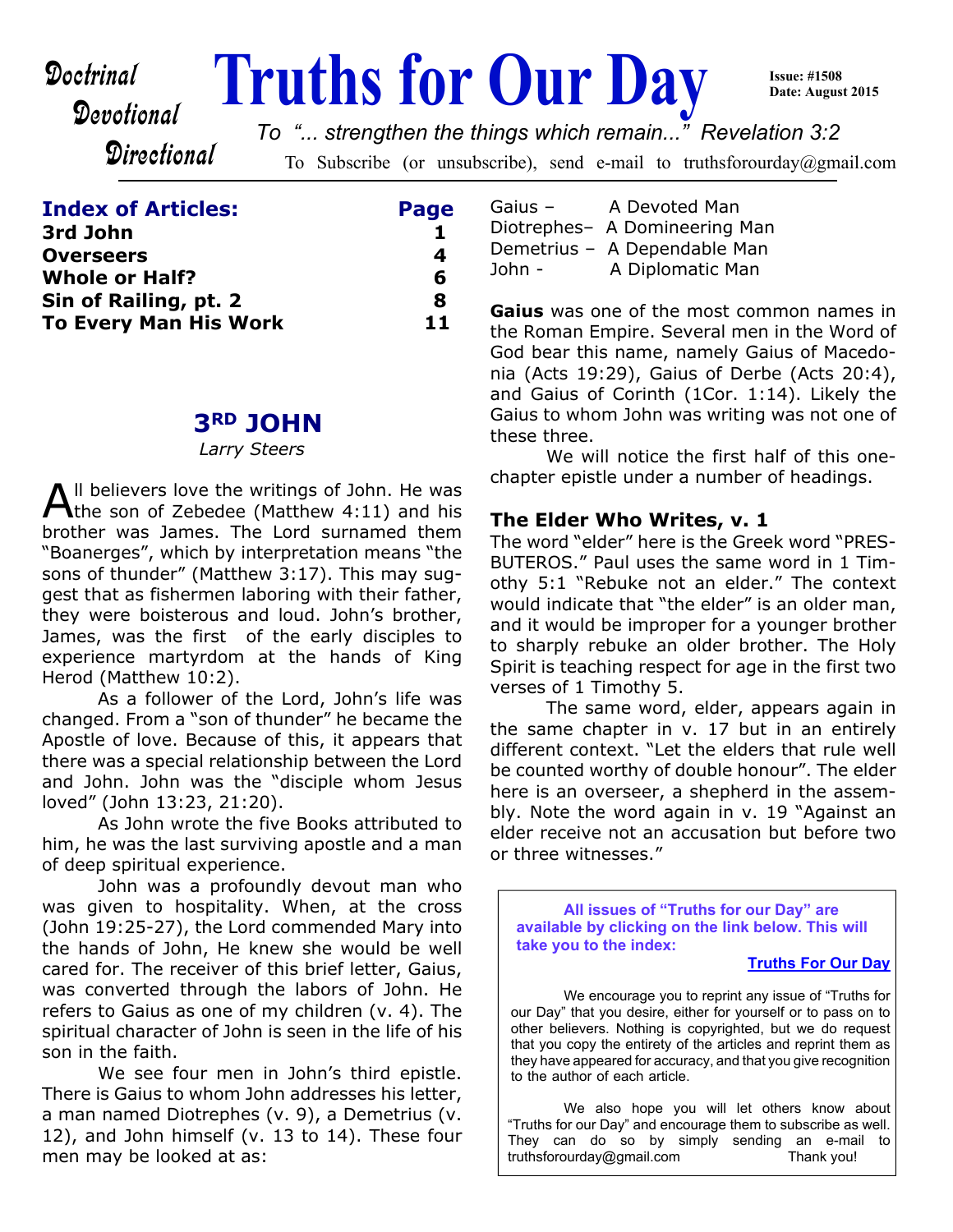Three of the apostles appear to have functioned for a short time as elders. Peter writes "The elders which are among you I exhort, who am also an elder" (1 Peter 5:1). Paul refers to James, Cephas and John as "pillars" (Galatians 2:9) in the assembly at Jerusalem (Galatians 2:1). In this third letter of John he writes, having had the experience of an elder. He was also an older man in his 90's with a depth of spiritual knowledge. We should thank God for the zeal of younger brethren moving out with the Gospel but they should give ear to older brethren with years of spiritual experience. One has said, "same is safe". Younger brethren must be very careful when it comes to introducing new ideas without consulting elders and older servants of the Lord.

#### **Esteem for Gaius**

John addresses Gaius as "well beloved" four times (verses 1,2,5 and 11). Any brother loving the assembly like this devoted man would be greatly esteemed by God. There is a very great need in our day for the Holy Spirit to raise up brethren among the assemblies who have the character of Gaius.

 But those in assembly fellowship where Gaius was would have a deep appreciation for him, who had been wounded and broken by a domineering, ruthless Diotrephes. Gaius's door would be open to minister to their wounds, to bind up the broken spirits and to encourage the discouraged.

 John's love for this man was not hypocritical but was genuine. The RV reads "whom I love in truth" (v. 1). John practiced what he had previously written, "My little children, let us not love in word, neither in tongue: but in deed and in truth" (1 John 3:18).

#### **Entreaty for Gaius**

The word "wish" (EUCHOMAI) is translated "pray" in 2 Corinthians 13:7, and in James 5:16. It might have a greater significance by being rendered "pray" as the Revised Version translates. John has Gaius much in his prayers; he writes "above" or "concerning all things." Gaius is in the midst of trying circumstances. Even today overseers who are seeking the preservation of assembly testimony need the prayers of faithful believers.

 John's entreaty for Gaius is three fold. He touches the material need of Gaius when he writes, "that thou mightest prosper." The same word is found in 1 Corinthians 16:2 where we are exhorted to "lay by him in store as God hath prospered him." Why would John pray this for Gaius? As indicated above Gaius would use the resources God gave him for the encouragement and blessing of the saints.

 John also prays, "and be in health", that is to be healthy, sound and physically fit. Assembly problems have had a detrimental affect on the health of many a faithful elder. A man like Diotrephes would cause havoc and eventually destroy the testimony.

 The third aspect of John's prayer is more a note of thanksgiving as he writes, "even as thy soul prospereth". Spiritual growth and development must have priority in the life of a believer. So often there is the occupation with material things, which have no eternal value. Our Lord said: "But seek ye first the kingdom of God, and His righteousness and all these things shall be added unto you" (Matthew 6: 33). Gaius had put the Lord first in his life, had grown in grace and could now be a help to troubled souls.

**Exercise of Gaius, v.3-4 as reported to** John by others.

 "The brethren" were evidently travelers. Several of them had been entertained, provided for, and fed spiritually by Gaius. "Came" is a present participle and indicates a continuous coming. These visitors who had spent time in the home of Gaius brought a three fold report, which caused John to rejoice greatly.

 First, they spoke of the truth which was in Gaius. How is truth possessed? There is a need for much time in prayer spent in the presence of God. While we sing "Oh the pure delight of a single hour which before Thy throne we spend", is this an accurate reflection of our time spent before the Throne of Grace?

 Second, truth indwells the believer because of prayerful meditation on the Word of God. This will never be evident in the life of a Christian who, as an obligation, reads a chapter in the morning and a chapter at night. For the Scriptures to dwell in a believer richly it must be read, memorized, and meditated upon.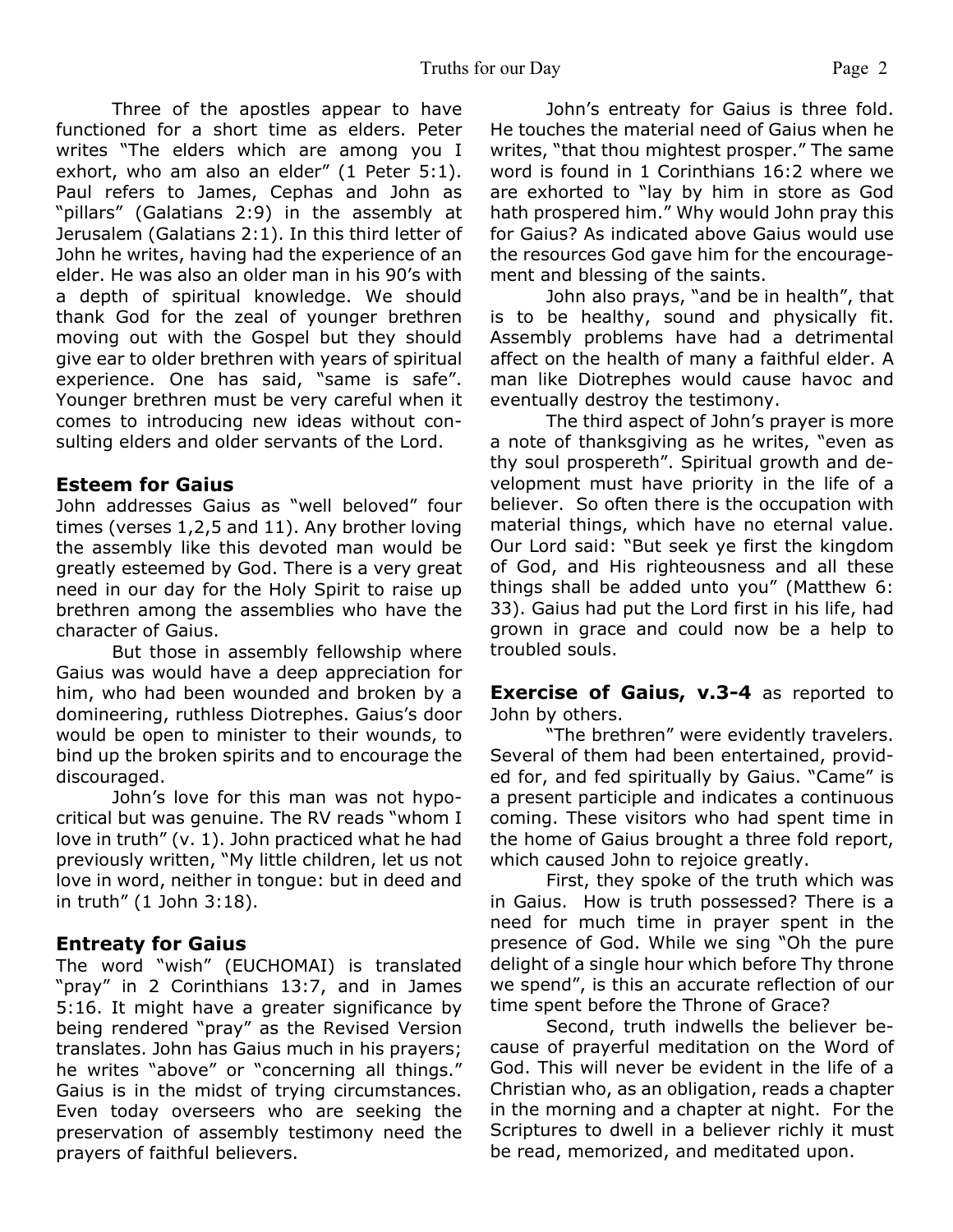Third, truth must be practiced. The report reaching the ears of John concerning Gaius was "even as thou walkest in the truth" (v.3). Many likely know more than they practice. John's response is how any herald of the Gospel would react when he heard a report that his son in the faith was going on. John rejoiced. One rendering is "What happiness it gave me". He not only rejoiced but he rejoiced greatly, very exceedingly.

Others have pointed out that the noun "joy" in v.4 is not found in 1 Corinthians but the noun and verb forms are found 13 times in 2 Corinthians. Paul was greatly concerned about conditions at Corinth in his first epistle. The second epistle indicates a measure of recovery, and resulted in Paul's increased joy. There is a special joy which floods the soul of the Gospel herald when professing converts make spiritual progress. Paul could write to the Thessalonians "For ye are our glory and joy" (1 Thessalonians 2:20).

Every God-sent Evangelist is filled with joy when a sinner receives Christ. He becomes a father to those young converts. Paul reminds us as he writes to the Corinthians "For though ye have ten thousand instructors in Christ, yet have ye not many fathers: for in Christ Jesus I have begotten you through the Gospel" (1 Corinthians 4:15). "Joy" in v.4 is a possessive subjective pronoun and indicates "my own", that is John's joy. Here again Gaius, John's own son in the faith, by his spiritual progress brought that greater joy to the heart of John and led john to write "I have no greater joy than to hear that my children walk in truth" (v.4). "Walk" is the habitual walk of one's life.

 So often we count numbers at the conclusion of a series of Gospel meetings; however, when the area is visited a short time later those who professed have vanished. This may suggest they were never really saved, but it may also indicate a failure to teach and shepherd young converts.

Will you allow me just for a moment to challenge my younger brethren who are engaged full time in the Lord's work. God gives you a great opportunity in your youth to labor for Him in an area making proclaiming to sinners the unsearchable riches of the Lord you love. When your labors are blessed and a few souls are saved, you are their father in the faith. As a father you sit down with then, teach them and rejoice to see them growing in their spiritual life. This tremendous, rewarding experience will add weight to your ministry to the saints in the years ahead of you until the Lord comes.

#### **Example of Gaius**

**a) His Ministry** v.5 "Thou doest faithfully whatsoever thou doest".

 Whatever responsibility was placed into the hands of this devoted brother was faithfully and prayerfully fulfilled. He could be trusted, was reliable, sincere to fulfill diligently "whatever" was entrusted to him. This was demonstrated by his love to the brethren and some were total strangers. We are reminded of the words of the Lord, "Verily I say unto you, He that receiveth whomsoever I send receiveth me and he that receiveth me receiveth Him that sent me" (John 13:20 ). And again "Verily I say unto you, inasmuch as ye have done it unto the least of these my brethren ye have done it unto me" (Matthew 25: 40). What a privilege to entertain the saints of God. What an honor, "Ye have done it unto Me".

These brethren traveled from Gaius to John and brought with them a good commendation of a faithful servant of Christ. Every exercised believer would surely cry earnestly to God that devoted men like Gaius would be raised up among us.

#### **b) Further Manifestations of His Ministry**

It is to be carefully noted that Gaius was quiet about his service and exercise. The reports John received were from others. Many came to John, each bringing the same report of the faith of Gaius, his love and hospitality. He is commended for his charity. While the word is AGAPE, perhaps the translation "charity" is not far off. This was a love produced in the heart of a yielded saint by the Holy Spirit and was manifested by its acts. This is a sacrificial love, not talk but do.

 Church, "EKKLESIA," is the assembly where John was. The word identifies a number of believers who are meeting in assembly capacity, separated from the world and gathered in the Name of the Lord Jesus Christ. These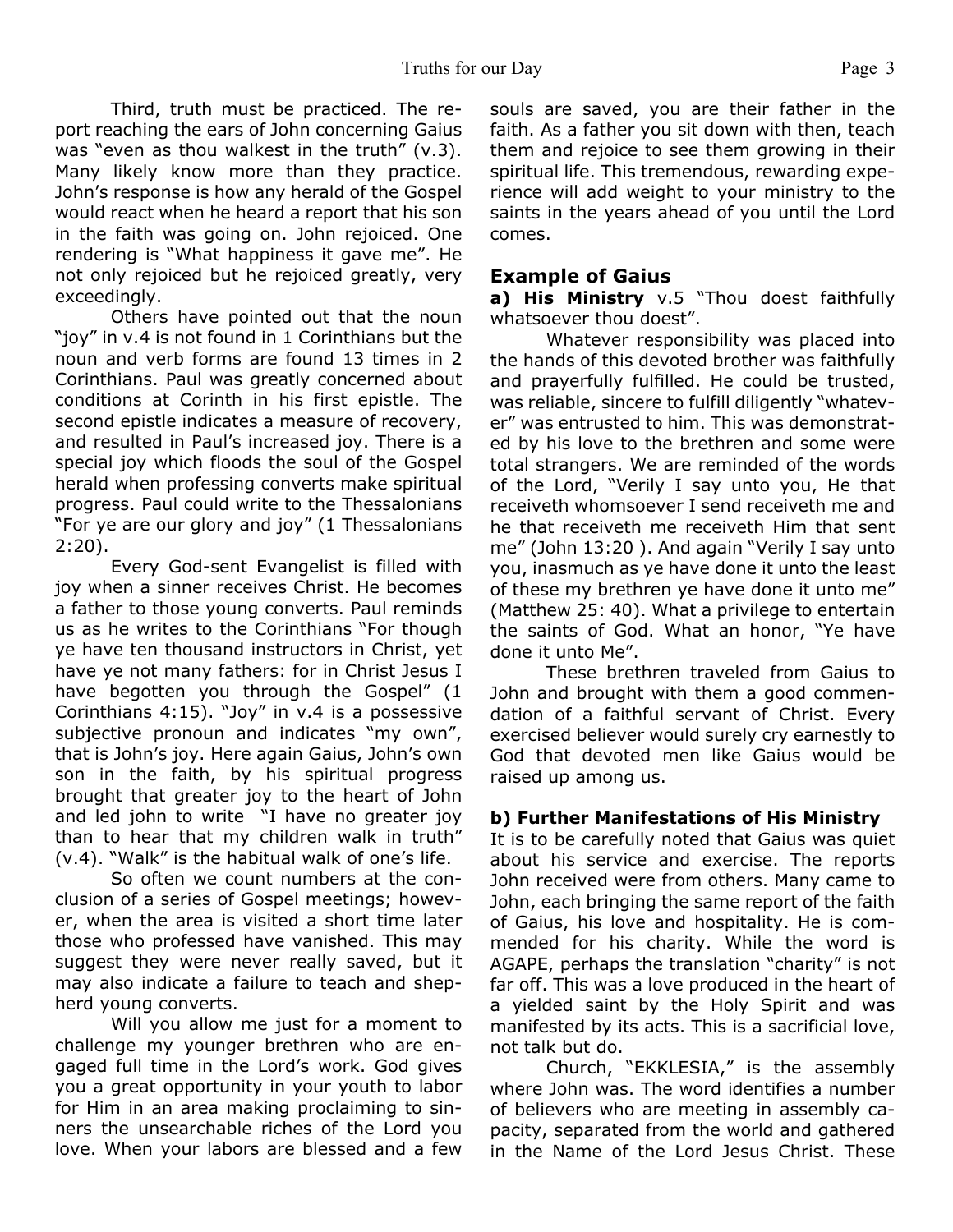travelers had experienced in the assembly were John was (perhaps Ephesus), what had been absent in the heart of Diotrephes.

 To bring forward on their journey implies that Gaius helped at the commencement of their continuing travel, providing provision and accompanying them for a distance. The expression implies an accomplished fact and could be rendered "having sent forward".

 These whom Gaius helped had gone forth for His Name's sake, having been filled by the Holy Spirit with a missionary burden. Committed to the service of the Lord they looked only to Him for provision and would take nothing from the Gentiles. Their faith looked to an unfailing God to provide for their daily need.

#### **c) Encouragement of John v.8**

Rather than an exhortation and in view of the first eight versus of the chapter, this would seem more of an encouragement to Gaius to continue what he had already been doing.

 A practical word may be suggested here. When an Assembly or an individual believer provides financial support, or by providing hospitality and kindness to the Lord's servants, they are "fellowhelpers" in his work and labourers for the Lord. An elderly sister and her two mites makes an investment in and is sharing in his service. She will get her reward at the Bema. Brethren, are we thankful for the widow's support? This writer responds thankfully with a letter to every sister for her prayer and for her fellowship.

*I have said it many a time, and am surer of it than ever, that the life and death issue of Christianity is the inspiration and authority of the Bible.*

# **Overseers**

In our last paper we were noticing the charac-<br>least of men who were appointed to be judges,  $\mathsf T$ n our last paper we were noticing the characor overseers of the people under the law; and while all could not be able men, all could be men fearing God, men of truth, hating covetousness; in fact, if they were not, then they were criminals to be brought before the judges, who were to hear the causes, and to judge righteously between every man and his brother. "Ye shall not respect persons in judgment; but ye shall hear the small as well as the great; ye shall not be afraid of the face of man, for the judgment is God's: and the cause that is too hard for you, bring it unto me and I will hear it," Deuteronomy 1:17. They were not to respect the person of the poor, not honor the person of the mighty. Anything but justice was to be abhorred, "He that saith unto the wicked, Thou art righteous; him shall the people curse, nations shall abhor him. But to them that rebuke him shall be delight, and a good blessing shall come upon them," Proverbs 24:24-25. Friendship must not influence the judge; neither must pity for the poor, nor intimidation from the strong: God was behind them to defend them, and they must act for Him. Cases might arise that were too *hard* for them, but no case was too hard for Him.

When sentence was passed it must be carried out. "According to the sentence of the law which they shall teach thee, and according to the judgment which they shall tell thee, thou shalt do, thou shalt not decline from the sentence which they shall shew thee, to the right hand nor to the left. And the man that will do presumptuously, and will not hearken to the priest that standeth to minister there before the Lord thy God, or unto the judge, even that man shall die, and thou shalt put away the evil from Israel. And all the people shall hear, and fear, and do no more presumptuously," Deuteronomy 17:11-13. All this is in strict accordance with government under Law.

#### **Overseers Under Grace**

The law having failed to produce righteousness; and the Lord Jesus having exposed the depths of iniquity in man"s heart, (see Matthew 5: 21-48), a righteousness far surpassing that produced by the law, in infinite grace through the sacrifice of Calvary, provides not only a perfect righteousness for the sinner, but also a new power to enable the saint for his walk through the world. "There is now no condemnation to them which are in Christ Jesus. For the law of the Spirit of life in Christ Jesus hath made me free from the law of sin and death. For what the law could not do, in that it was weak through the flesh, God sending His own Son in the likeness of sinful flesh, and for sin,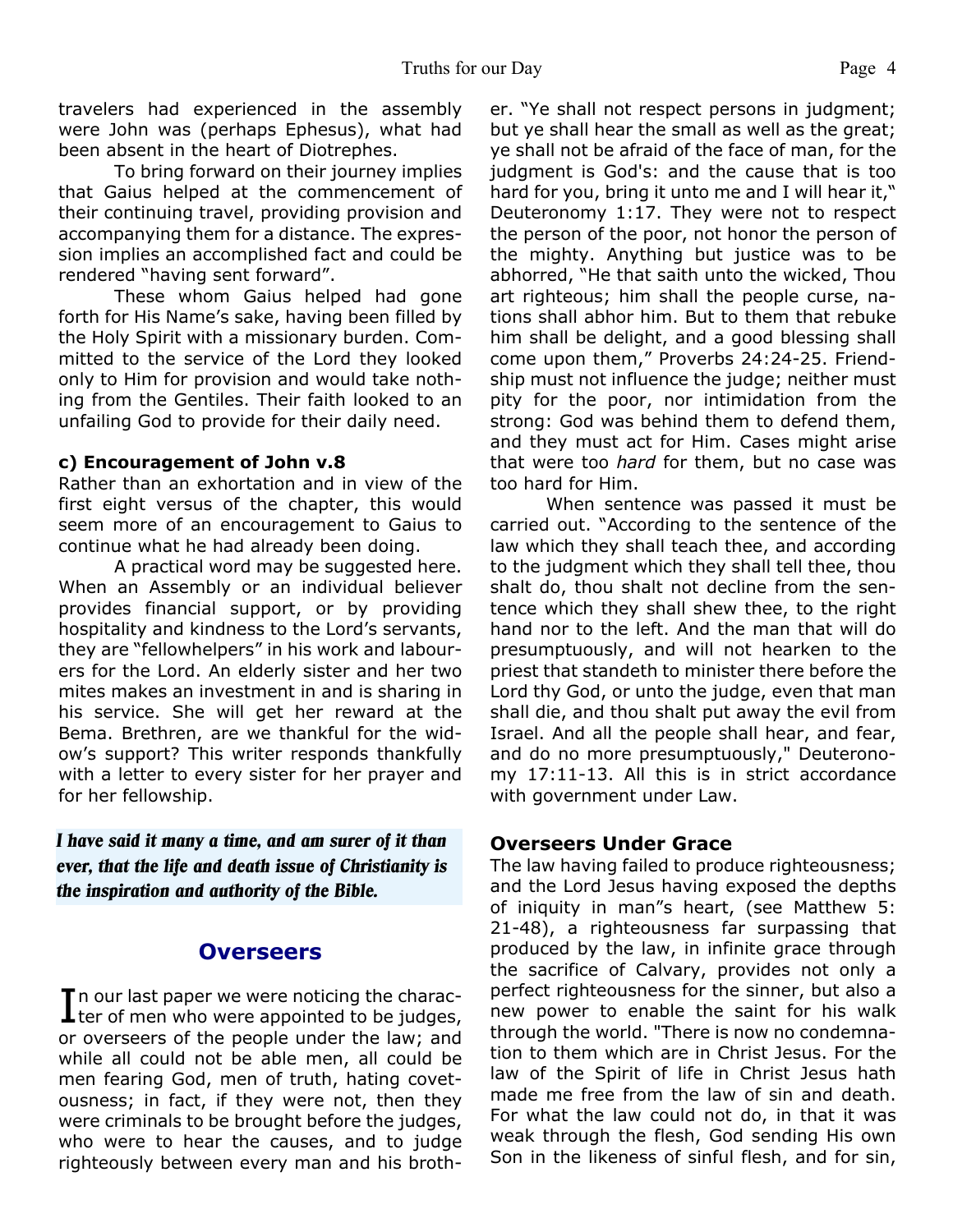condemned sin in the flesh: that the righteousness of the law might be fulfilled in us, who walk not after the flesh, but after the Spirit," Romans 8:1-4. The flesh having been judged and put to one side as incurably bad, God now looks upon His own as in the Spirit; the possessors of a new life which they received when born again. He binds these newborn ones into a new organization, the Church, of which He, not Moses, is the Head, "that great Shepherd of the sheep," Hebrews 13:20. True overseers are undershepherds, just as the judges in Israel were under-judges holding offices under Moses. We emphasize the word offices, for that is what belonged to the judges under the law. They were officers of law. But the judges have passed away, and their offices have passed away with them. This is a fact of immense importance to grasp for failing to see the difference of dispensations Christians return to legality and to seeking honorable offices in the church. And the flesh can rise no higher than the law and so wherever it acts men rise no higher than seeking some office in the Assembly. The dispute "by the way" was as to "which of them should be accounted the greatest." In other words, which of them would be ruler over thousands: they were not much concerned about who would be over the tens. What a rebuke the Lord's answer was! "And He said unto them, The kings of the Gentiles exercise lordship over them; and they that exercise authority upon them are called benefactors. But ye shall not be so; but he that is greatest among you, let him be as the younger; and he that is chief, as he that cloth serve. For whether is greater, he that sitteth at meat, or he that serveth? is not he that sitteth at meat? but I am among you as he that serveth," Luke 22:24-27. "Whosoever will be great among you let him be your minister (servant), even as the Son of man came not to be ministered unto, but to minister, and to give His life a ransom for many," Matthew 20:27-28.

True overseers are forbidden to lord it over God's heritage: they are to be ensamples to the flock. Oversight is not an office bringing worldly ease, or honor, but a service that calls for lowly labor, making the overseer servant of all, after the pattern of the Master. "The elders which are among you I exhort, who am also an elder, and a witness of the sufferings of Christ,

and a partaker of the glory which shall be revealed: feed the flock of God which is among you, taking the oversight thereof, not by constraint but willingly; not for filthy lucre, but of a ready mind. Neither as being lords over God's heritage, but being ensamples to the flock. And when the chief shepherd shall appear, ye shall receive a crown of glory that fadeth not away," 1 Peter 5:1-4. No hireling, nor office seeker, nor man with an empty basket, or false gift, or ease-lover need apply for a position under the chief Shepherd. Such are but blind mouths, seeing nothing, and feeding themselves instead of feeding the sheep.

"This is a true saying, If a man desire the office of a bishop ("desire oversight"—"the office of" should be left out) He desireth a good work. A bishop then must be blameless (without reproach, R.V.), the husband of one wife, vigilant, sober, of good behaviour, given to hospitality, apt to teach; not given to wine, no striker, not greedy of filthy lucre; but patient, not a brawler, not covetous; one that ruleth well his own house, having his children in subjection with all gravity; for if a man know not how to rule his own house, how shall he take care of the church of God? Not a novice, lest being lifted up with pride he fall into the condemnation of the devil. Moreover he must have a good report of them which are without, lest he fall into reproach and the snare of the devil," 1 Timothy 3:1-7.

The Lord's people sometimes speak of this as some unattainable standard; just why is hard to understand. It is not hard to find many Christians who measure up to it in the eyes of their fellow men, and that is the standpoint viewed here. Ruling his own house we take to mean while under his government, not after they have grown up and scattered. The question is asked, How shall he take care of the church of God? The only other occurrence of the words "take care" is found in Luke 10:34-35, where the good Samaritan said, "Take care of him." Loving service, and not domineering lordship is the thought. This is the kind of oversight that makes room for itself: in fact it cannot be suppressed. Who can hinder a godly man from visiting the sick; ministering to the needy; reading and praying with them; seeking out the backsliders for restoration; teaching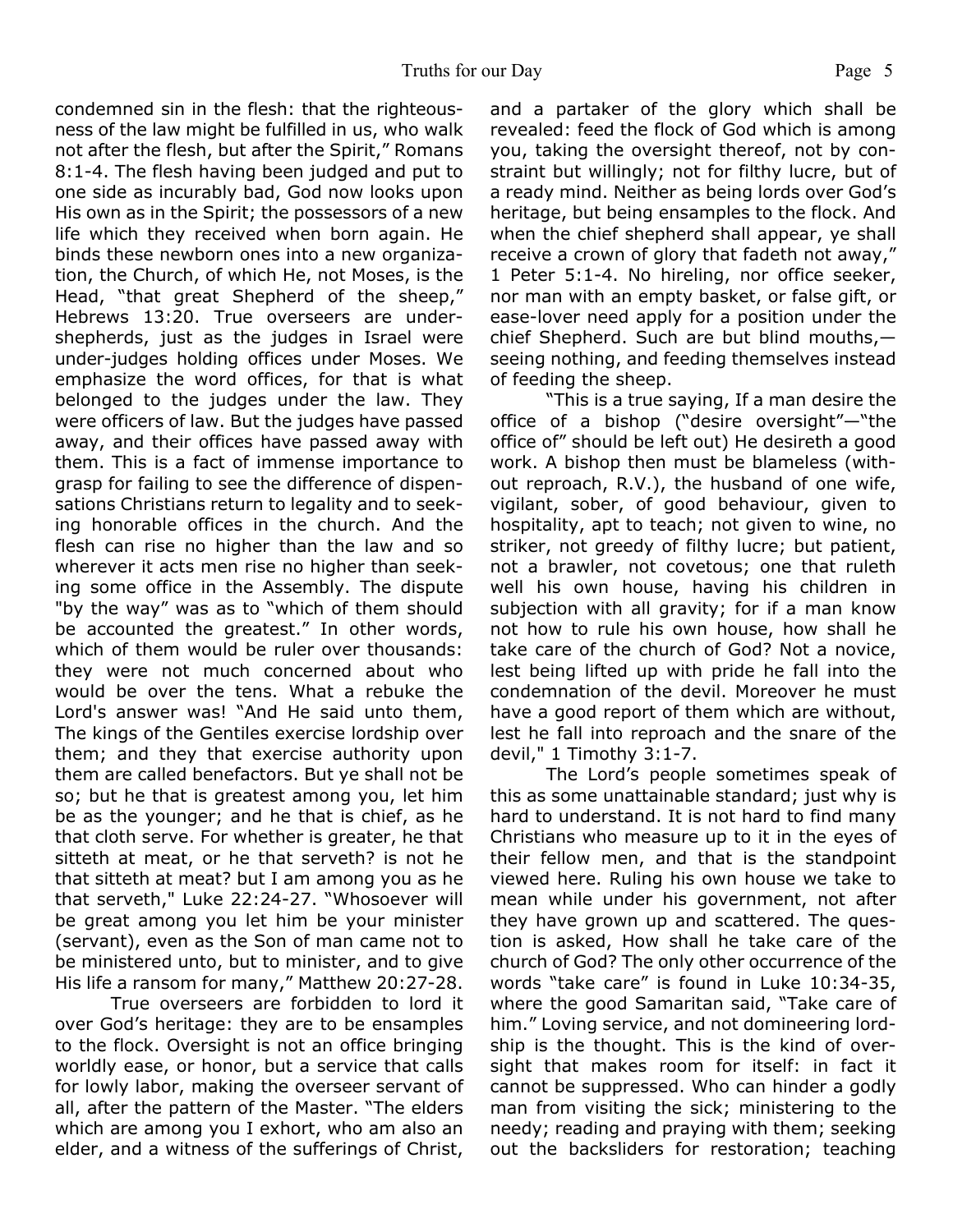and showing the right ways of God, and all such like things.

When oversight service degenerates into officialism**,** as alas it too frequently does, then men begin to fight for office, and think themselves overseers because they look after the correspondence of the Assembly, or the funds, or some other business activity. This is altogether a false idea: a going back to Judaism: a seeking for the office of judge: and flesh is soon fighting flesh for who will be the greatest, and the sheep and lambs are scattered. Not that it is inconsistent for true overseers to look after these services; but it is not attending "business meetings" that constitutes an overseer. Officialism leads into a kind of religious politics; and wire pulling of all kinds is practiced by those who want office. or want to keep office, and party foments against party to forward the interests of their favorite leader. Oh, for more of the spirit of the Master who came not to be served but to serve and give His life a ransom for many! Oh, for more under-shepherds to have a godly care for the flock!

The Christian listens to the tick of an astronomical clock, knowing that the centuries are God's, whatever the years seem to say. And because there is God, he can wait.

#### **Whole or Half?** *Joel Portman*

Very few in history could truly say, as David<br>did in Psalm 138:1, "I will praise thee with did in Psalm 138:1, "I will praise thee with my whole heart." There have been those who could say the words, but they were not substantiated by their life. David said what he meant, and he meant what he said. Men might point out failures and sin in his life, but the overall character of David's life showed that he was a person who responded to the Lord's desire, when He said in Deuteronomy 5:29, "O, that there were such a heart in them, that they would fear me, and keep all my commandments always, that it might be well with them, and with their children for ever!" Or, who expressed the words of the scribe in Mark

12:33, that "to love Him with all the heart, and with all the understanding, and with all the soul, and with all the strength, and to love his neighbor as himself, is more than all whole burnt offerings and sacrifices." The greatest curse of God's people in any day, and that which the Lord hates, is the condition of halfheartedness, in which there is some love for the Lord, but it is not expressed by entire devotion of heart, soul, and life to Him.

 As another has said, the sad condition that exists in Christendom today, and which has been a curse among testimony at all times, is the use of words that are essentially hypocritical and empty, without them truly corresponding to the life of the speaker. It was the condition that Hosea addresses in his condemnation of Ephraim (the 10 northern tribes of Israel), when the Lord said that "Ephraim compasseth me about with lies, and the house of Israel with deceit. . ." (Hosea 11:12). Words spoken in their worship were empty, useless and hateful to the Lord, who desired lives that expressed genuine devotion to Him. Jeremiah, speaking to the southern kingdom of Judah, equally condemned them because they had not "turned unto me with her whole heart, but feignedly (in falsehood), saith the Lord." (Jeremiah 3:10). This condition of Israel resulted in the northern kingdom being taken away into captivity early with the tribe of Judah following later.

#### **Halfheartedness in the Church**

 This condition didn't cease with the nation of Israel, but it is what the Lord condemns in the letter to the seven churches in Revelation 2-3. The first one, Ephesus, had been signally blessed by the Lord and had borne clear testimony to the truth. Early days of their first love had been marked by their burning the books of idolatry (Acts 19:19), and Paul prays in Ephesians 3:18-21 that they might be "rooted and grounded in love" and that they might be able to comprehend "the love of Christ, which passeth knowledge. . ." But with clarity the Lord addresses them in Revelation 2, praising them for their orthodoxy to truth, their labor, suffering, carefulness, and refusal of evil, but He condemns them for the fact that they had left (abandoned, sent away) their first love. Evi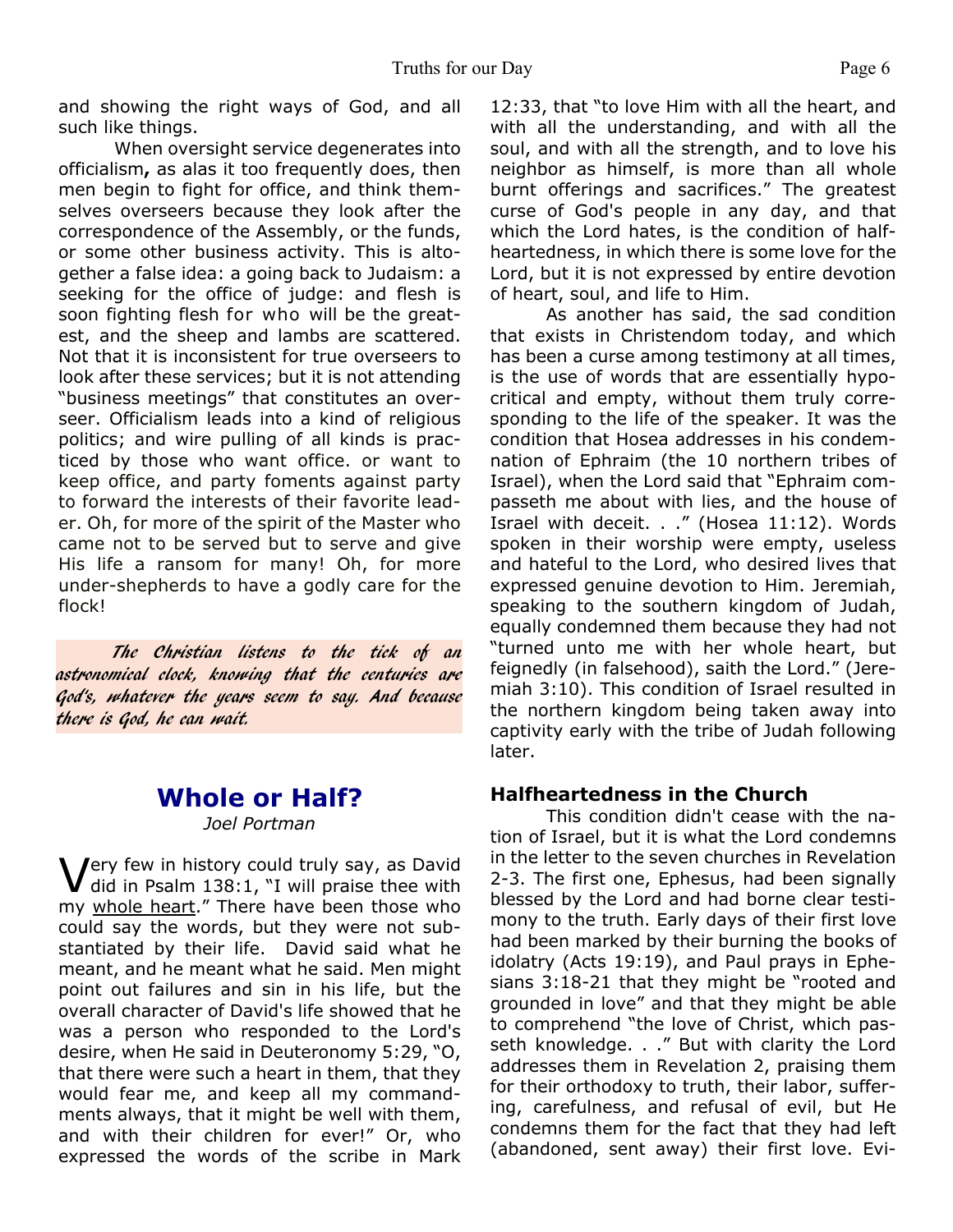dently, other objects had come into their lives that they desired more than the love that they displayed at the first (at the beginning seems to be the thought, but which was possibly their best). It was inevitable in the history of church testimony that such lukewarmness would terminate in the condition of Laodicea, "neither cold or hot.  $\ldots$  lukewarm." (3:15-16). That is the condition that we face and must reject in our lives today, for it is the prevalent attitude that it is commendable to become enthusiastic about a team of men pushing an oblong ball over a line, or putting a round ball through a net, but one is a fanatic and dangerous if they are excited about salvation and its blessings, living for Christ, and its potential, separation from the world and its pleasures, etc. Hymns abound about loving the Lord, and we sing heartily, "Oh, how I love Jesus. . ." and "My Jesus, I love thee, I know thou are mine. . ." but we wonder how much of that carries over into lives that are truly devoted to Him and excited about His presence and service each day that we live.

 Another has said again, that sadly, many who claim to be backsliders in heart have likely never been truly converted. The professing church is full of them, and as the Lord says to Sardis, they have a "name to live and art dead." (3:1).

# **What is Required?**

Total commitment of the entire person to the Lord! Psalm 119, a psalm without an inscription to indicate its author, refers to the "whole heart" six times. This psalm expresses one's attitude to the Word of God in various aspects, and it may indicate why there is not more wholehearted commitment to the Lord. When there is neglect of God's Word, it is impossible to say that one is committed to Him. Lack of daily reading and meditating on God's precious Word indicates a lack of appreciation for Him who wrote it and for the truth that it conveys. A Bible-centered life is essential to a life of holy and godly separation to the Lord that flows from heart devotion to Him. Those who neglect regular reading of God's Word, end up using it only as a resource from which to draw material for speaking or teaching others, but they fail to fill their hearts and minds with its truth.

 The Lord revealed to Ezekiel (33:31-32), that the people came to him and outwardly seemed to want to hear the words that he spoke, but the Lord said that they had no intention to do them. "With their mouth they show much love, but their heart goeth after covetousness." That outward enthusiasm is reflected in the parable of the sower and the seed in Matthew 13, where some seed fell on stony ground and demonstrated quick results, but they didn't last. Other fell among thorns that resulted in no fruit. The testing of the sun's heat and the competition of the thorns robbed the sower of receiving any fruit.

 Paul wrote that God was his witness, "whom I serve with my spirit in the gospel of His Son. . ." (Romans 1:9). He was serving the Lord with his entire being. It was more than an occupation, it was his life. He truly could write from imprisonment in Rome to the believers in Philippi, that, "for me to live is Christ, and to die is gain." (Philippians 1:21). His life was Christ. Jack Hunter used to say in his ministry, that if you took Christ out of Paul's life, he had nothing left! How true! From the first day when he met the Lord on the road toward Damascus, he lived with a powerful desire to "know Him," and to do His will. His two questions on that occasion reflect the entire character of his life: "Who art thou, Lord?" and "What wilt thou have me to do?"

#### **Why is "half-heartedness" wrong?**

1. It is Unworthy of God. He deserves far more and expects far more. His greatness, who He is, and what He expects demands more from those who bear His holy Name. Anything less is dishonoring to Him. It shows that He doesn't occupy the place that He should have in one's life. It shows that while there might be some room for Him in the heart, His presence is crowded out by other objects that seek to supplant His position. He is only One among many other loves in that person.

 He declares that He is a jealous God and won't share His glory and honor with another (Exodus 34:14, and five other passages). Other "gods" of this world always seek to compete with Him and dislodge Him from His position of preeminence that He should rightfully occupy in the hearts of men, but He won't allow that.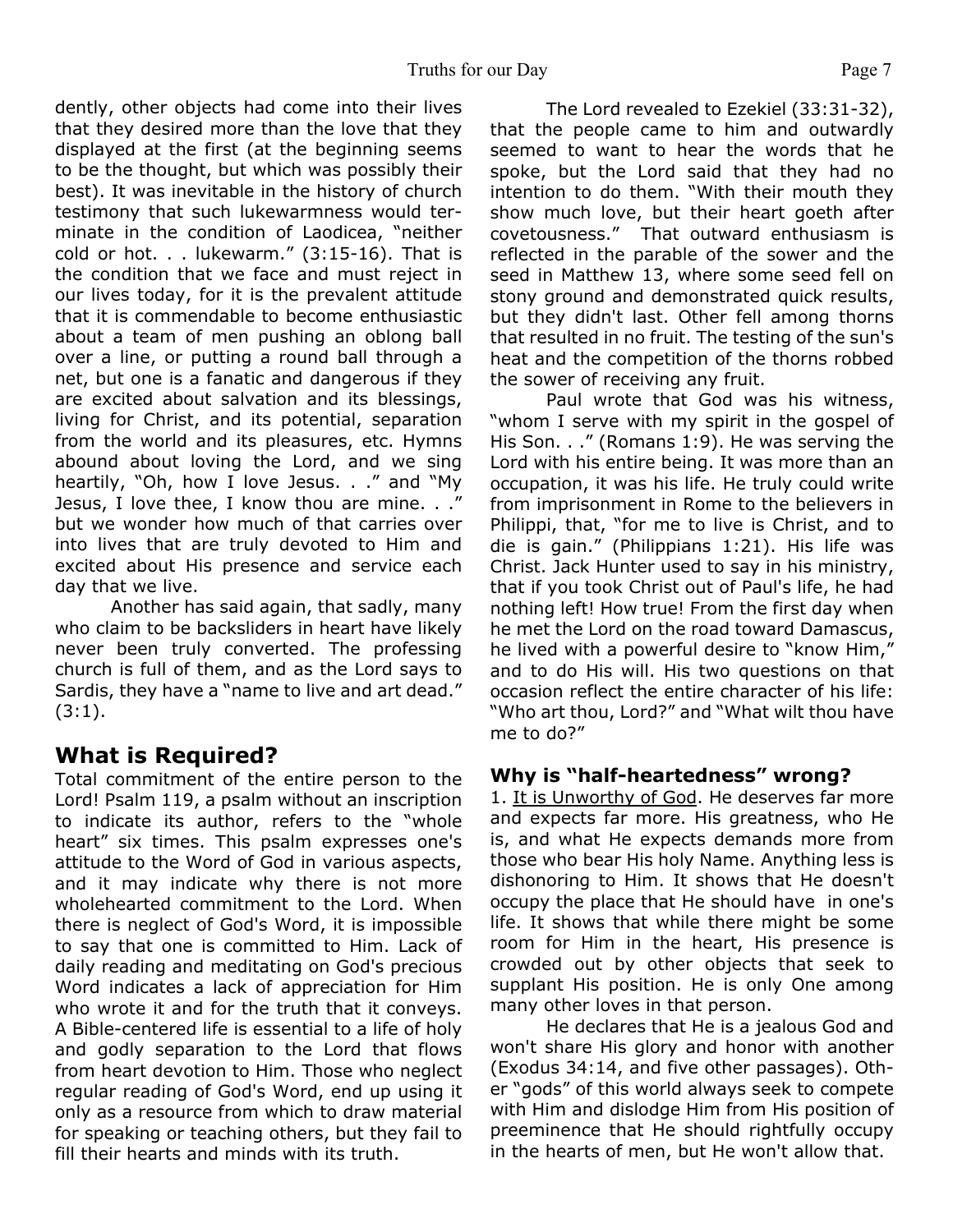2. It is Unhealthy for a Christian. It expresses hypocrisy and deceit, that results in lives that are unsatisfying, not joyful, not productive, not consistent with words spoken. This is harmful to the person who tries to pretend in certain circumstances that he loves the Lord with all his heart, but in reality, that pretension is not supported by his life. It results in him being frustrated, self-condemned, and with a heart that gradually becomes hardened. His testimony is undermined, so that he cannot bear witness with positive energy by the Spirit. The Holy Spirit is grieved, for He lusteth over a believer with a jealousy according to God (Galatians 5:17, James 4:5). His desire is to have the entire person devoted to the Lord as it should be. Paul again could say, "the life that I live in the flesh, I live by the faith of the Son of God, who loved me and gave himself for me." (Galatians 3:20). It is the life in the flesh where we have our problems. The life in this body is where reality is tested and demonstrated. It is the life that is either yielding to the control of the Spirit, or it is allowing the attractions of the flesh and its tendencies to prevail. Paul lived, "in the flesh," by the faith of the Son of God. Living by faith is essentially and fundamentally, taking what we believe concerning Christ and letting it control our life. This is as it should be. May it be true in our lives entirely!

 This life of wholly following the Lord, as Caleb could say concerning himself, is what the Lord desires of us. He truly wants believers in Him who live to demonstrate a genuine response to His purposes and desires.

 This life is also what He deserves to receive. Anything less is not what we should give, considering who He is, what HE has done and is doing, and in contrast to what we are in ourselves apart from Him and His work.

 One receives much from such a life in this world. In addition, He will not fail to reward all who live a life devoted to Him. It is eternity in view, along with our relative positions in His kingdom, and the privilege of great participation in the act of rendering glory and honor to His blessed Person in the glory.

 The world may think one to be a fool for this, but the world knows little of genuine reality before God. May we not live like the world or according to its principles! It is the

world to come that we are living for, and may we display that ambition now.

**Do not ask for the vision on the Mount. God takes there whomever He wills. The light of the transfiguration creates responsibility; the men who saw its glory were also taken to its sorrows.**

#### **Railing, pt 2** *Robert Surgenor* **REASONS FOR EXCOMMUNICATION**

There are a number of reasons why excom-<br>munication is carried out by the assembly. here are a number of reasons why excom-(1) To vindicate the name of Christ. (2) To maintain holiness in the assembly. (3) To warn others in the assembly the consequences of certain sins. (4) To deliver the wicked person into the realm of Satan for the destruction of the flesh, that they might repent of their sin and be restored to the fellowship of the assembly.

 Putting away is not a "one way ticket"to permanently get rid of a person. The assembly' desire should always be the restoration of the offending person with a view of coming back into the fellowship.

 I remember sitting in the circle one Lord's Day morning and the announcement was made regarding the disciplining of a brother, and the whole assembly broke out into tears. Ah, that' it, a contrite spirit and tears. That' how it should be, but that' not often the case. How often is arrogance, a hard spirit, bitterness, and revenge seen when disciplining a precious saint. How such an attitude must grieve the tender heart of our blessed Lord.

#### **Dealing Unjustly**

There have been cases where jealously has has been the motive in excommunicating a person. There are men that cannot stand to see another person more popular than themselves, or more capable than they, and if that be the case in the life of a jealous person in the place of power, often the so called "threat"is accused of railing and put away.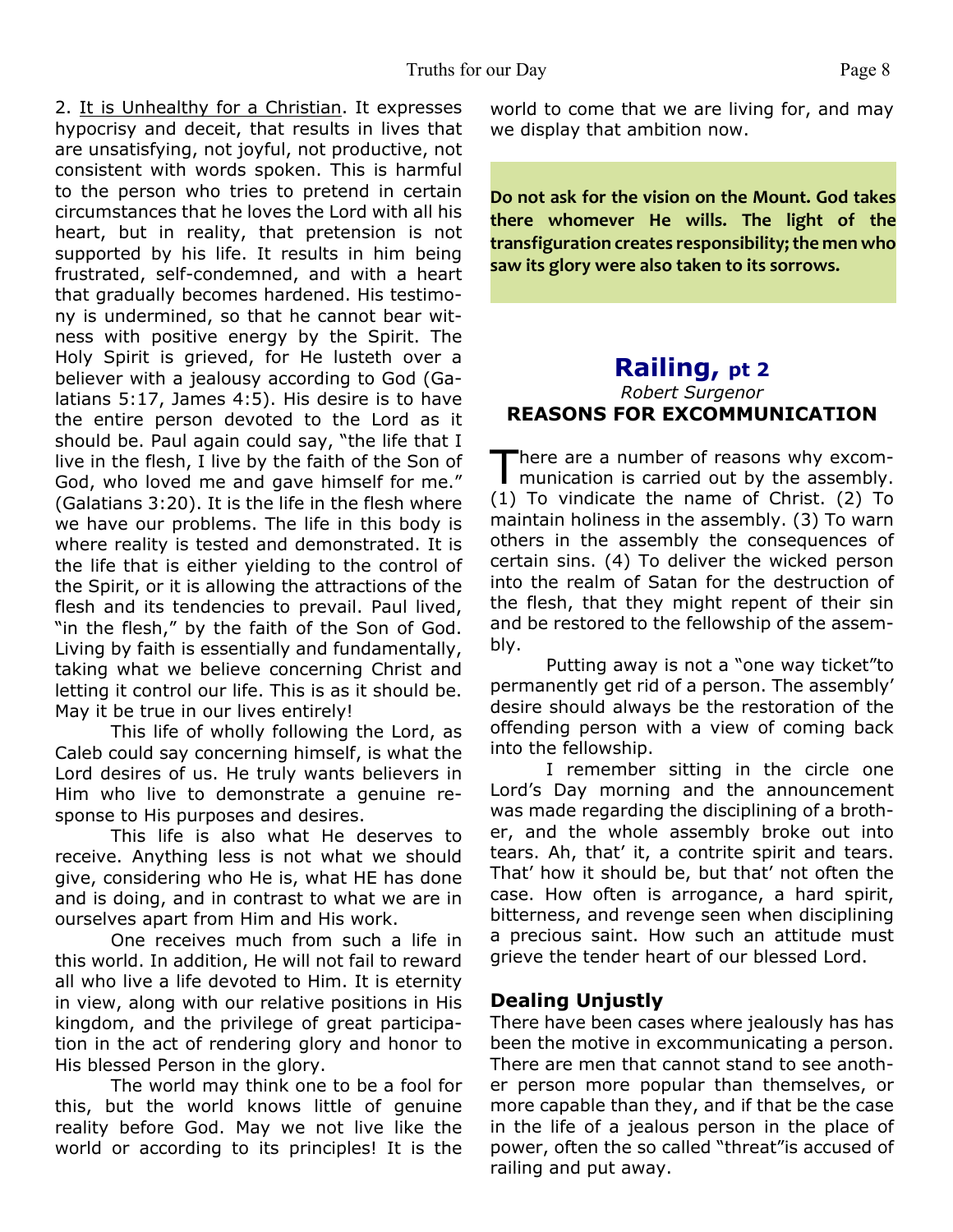In the case of one being excommunicated, the first thing before restoration to the fellowship of the assembly can be effected is that the offender repent of his sin. However, with a falsely accused person, how can they repent of a sin that they have never committed? It is impossible, thus there is no hope of that person ever coming back into the assembly. In other words, they have given him a "ne way ticket,"which, of course, is opposed to the whole reason for dealing with an offender, for the object of severe discipline, in all cases, should be restoration.

 The Scripture has stated in Proverbs 27:4, that; *"*Wrath is cruel, and anger is outrageous; but who is able to stand before envy"(jealousy). Proverbs 14:30 states that envy is "he rottenness of the bones."An envious man in an assembly is a very dangerous man. Many such men are very subtle, working silently behind the scenes to accomplish their purpose in destroying any person who stands in their way. They work insidiously, seeking to destroy the testimony of an innocent person to accomplish their own end. They whisper in the ears of ignorant saints insinuations against their "enemy,"seeking to defame them, and destroy their sterling character in the eyes of any that will listen. They store up their false accusations against a person so that the sin of railing might be brought against the innocent person. In reality though, the accusing whisperer is the one guilty of railing. For that is one of the man aspects of railing, namely, the constant activity of defaming one in the eyes of others.

 All of us who defend the truth have the responsibility to object to things that are in error. The voicing of disapproval is scriptural. Paul commanded Timothy to "reprove, rebuke, exhort with all longsuffering and doctrine."(2 Tim. 4:2). Elders even have the responsibility to keep from the speaking platform any man that would lead the saints astray with erroneous doctrine. Strange to say though, there have been responsible men in assemblies that have been accused of railing because of their objections to certain unscriptural activities. One elder was accused of railing because he was not favorable to the preaching of a visiting evangelist. He felt the preaching was of such a nature

as to produce false professions. However, even though he and others were not in favor of the series of meetings, they faithfully attended all of them with their families. There was a man behind the scenes that had arranged the meetings. This subtle man had in years past been the leading element in having a local brother, and an elder in a distant assembly, excommunicated for railing, for they stood in his way. He now had another Christian to attack, the man who had objected to the preaching of the visiting evangelist. The accused was a man who had donated a great sum of money for the betterment of the gathering. He was a man who had his house in order, whose children faithfully attended every meeting of the assembly, most of them Christians. This man was in demand by other assemblies for spiritual help, but sad to say, he was a threat to the subtle man who had already orchestrated the removal of two men for supposedly railing. The day came when the bow was drawn and the arrow flew. The well-liked brother with the godly family was "called on the carpet" for questioning. However, he was never given the opportunity to answer in his own defense. The world terms this a "kangaroo court."A few days later he received a letter in the mail informing him that he had been excommunicated for railing. A few charges were contained in the letter, and he was warned never to set foot on the property of the hall without their permission. In other words, we do not want you back. The brother was devastated, and others were too, with the result that about half of the saints in that assembly left.

 Years ago brother William Warke was confronted by some Christians. They asked him, "When a group leaves the gospel hall and forms an assembly elsewhere, what group is the true assembly, the ones still in the hall, or the ones that left? Here is what he replied: "the true assembly are the ones that are carrying out the word of God in the gathering."

 Thus we see that calling a building a "Gospel Hall" does not necessarily make the people gathering inside a scriptural assembly. As said, an assembly is a gathering of believers to the Lord' name that are carrying out the commandments of the Lord relative to the testimony formed by that particular company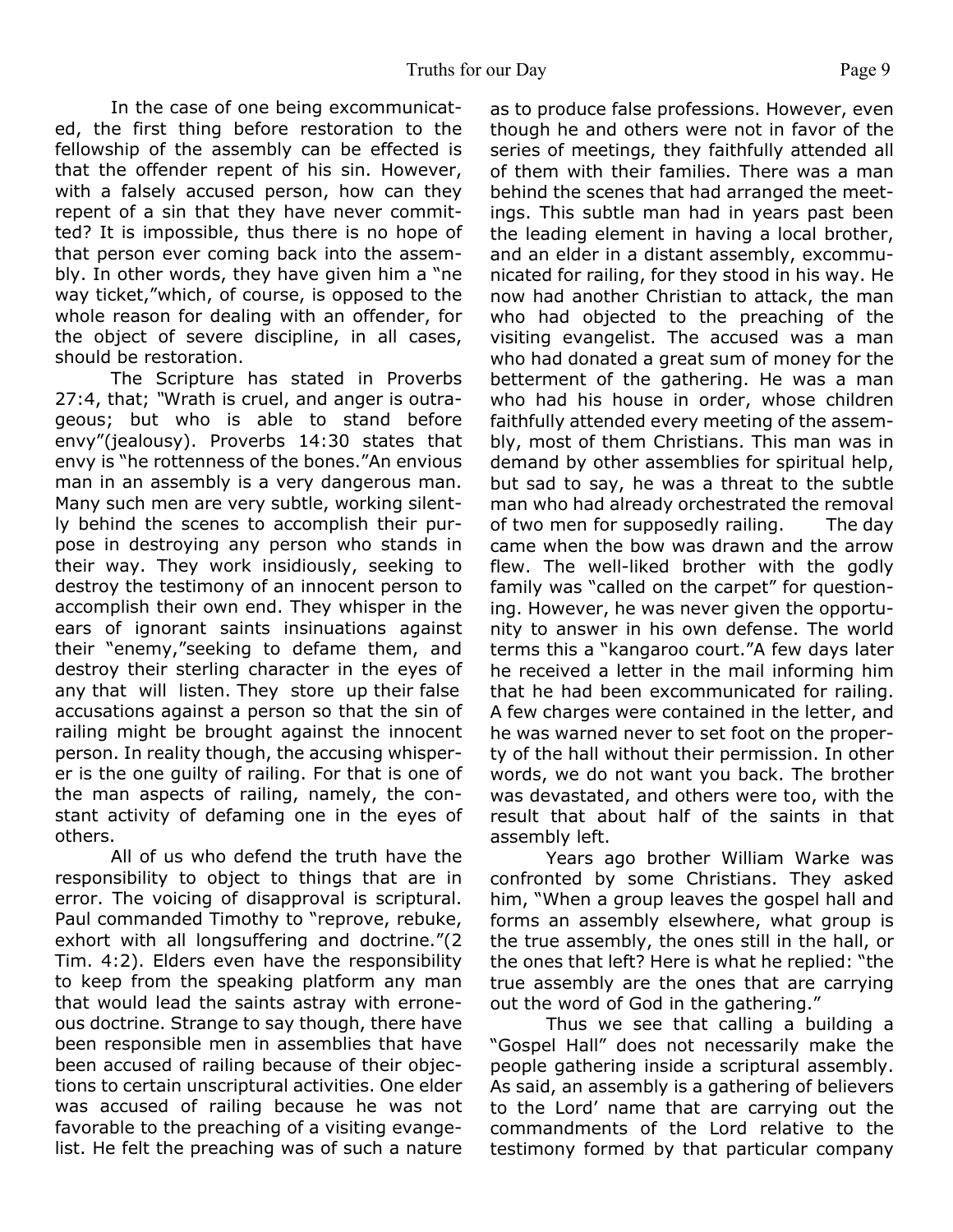of believers.

### **An Overnight Takeover**

Many years ago one Lord's Day morning, in another country, when the elders of a certain assembly came to their gospel hall they were greeted by a group of younger men at the door who informed them that they had taken control and were the new oversight. These crafty individuals were in the majority. They had gotten rid of the Believer's Hymn Book for a more modern hymnal, and informed the older men that there were going to be changes. The result was that all the older saints left, gave up the building and met elsewhere. Let me ask you, what group was God's scripturally-gathered assembly, the ones meeting in the gospel hall, or the ones who were forced to leave to meet elsewhere?

#### **Volcanic Ashes**

When Mount Saint Helen erupted many years ago, two weeks later the ash from that tremendous explosion began to fall from the sky, over 2,500 miles away in West Virginia. When there is an eruption in an assembly, unfortunately the ashes are carried great distances and fall on other assemblies. This should not be, but sadly this is often the case, especially when the one put away was put away unjustly.

 To further their agenda, and to cover their mistrial of an accused, but innocent, person, the accusers will continue to spread derogatory reports about the innocent victim who was excommunicated. This basically is railing. A serious problem arises though when these slanderous reports are taken as truth, without ever hearing the other side of the story. Sometimes the Lord's servants are caught up in the affair, and may even be threatened by an assembly oversight that if they seek to help the wrongly accused they will be cut off by their assembly. This is what is called in the world, coercing, or, intimidation.

# **Elders and the Diligent Inquisition**

On one occasion an assembly heard of a man that had been put away for railing, and that others had left with him. This particular assembly had men of understanding and wisdom, and when they heard what had taken place, a few

elders from that assembly took the time to make the long journey to the assembly that had put away this particular brother. They acted upon a divine principle, quoted in two portions of the Bible. (1) *"*Doth our law judge any man, before it hear him, and know what he doeth?" (John 7:51)*.* These were the words of Nicodemus in his defense for Christ before the hating Pharisees.

(2) Deuteronomy 19:16–1 states; *"*If a false witness rise up against any man to testify against him that which is wrong; Then both the men, between whom the controversy is, shall stand before the LORD, before the priests and the judges, which shall be in those days; And the judges shall make diligent inquisition: and, behold, if the witness be a false witness, and hath testified falsely against his brother; Then shall ye do unto him, as he had thought to have done unto his brother: so shalt thou put the evil away from among you. And those which remain shall hear, and fear, and shall henceforth commit no more any such evil among you. And thine eye shall not pity; but life shall go for life, eye for eye, tooth for tooth, hand for hand, foot for foot."

 One can plainly see the divine principle here. The accused was maintaining his innocence. This drew the attention to a governing body of men who were priests and judges. These men were totally impartial. Through diligent inquisition, both sides of the story were brought before them. They could not condemn the accused without concrete evidence produced by the accuser, thus both parties were examined before a verdict was reached.

 Questions were asked by the inquiring brethren, and conflicting reports were given by the accusers of the assembly that had put the man away for railing. These same inquiring brethren also met with the newly formed group that had left and heard their testimonies. After prayer, the investigating brethren came to the conclusion that the assembly that had so harshly dealt with the brother had no probable cause for excommunicating him. He had been dealt with unjustly. The inquiring brethren also perceived that some statements from the accusers were not exactly correct but rather twisted, and that these brethren were somewhat evasive and uneasy over the "diligent